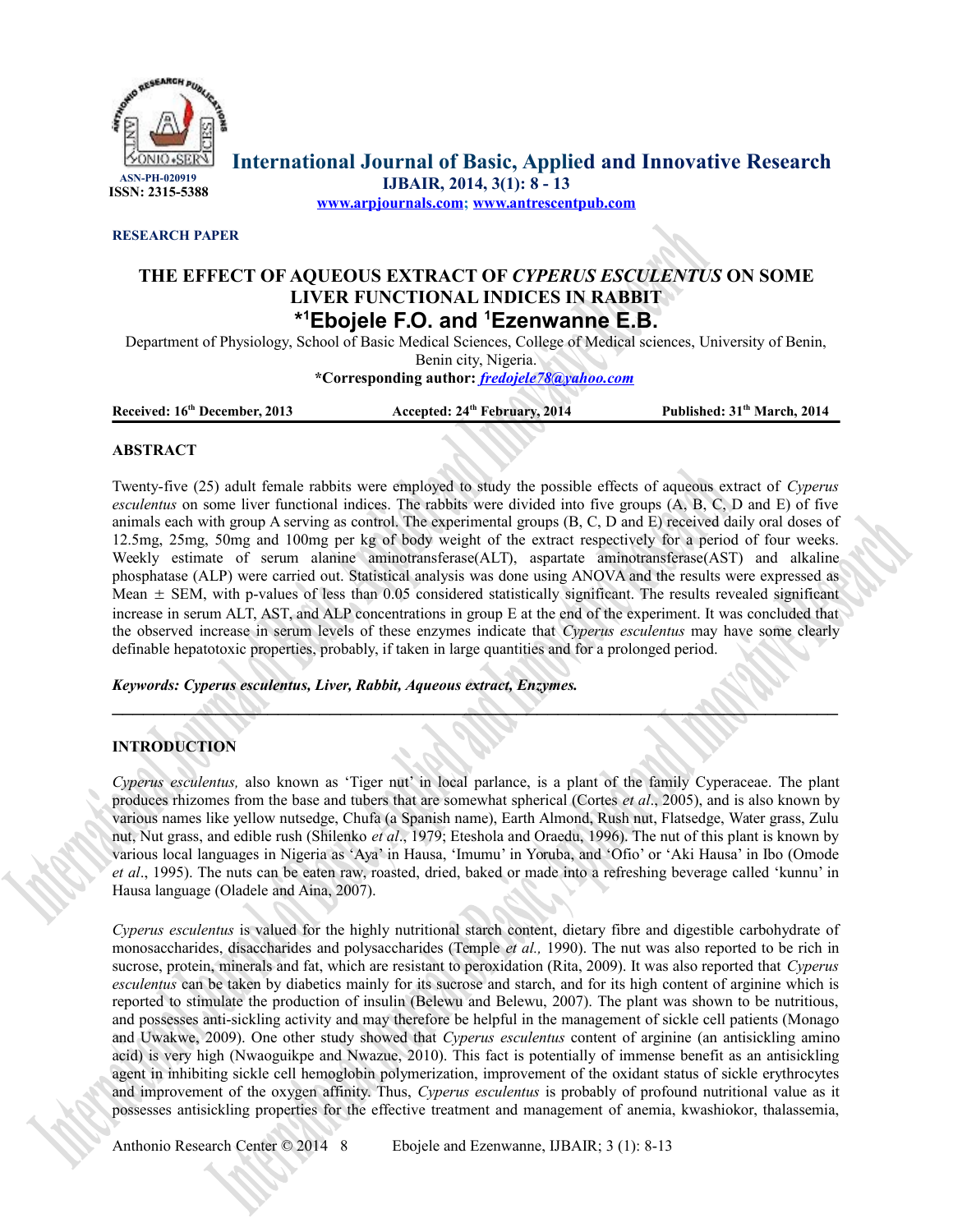sickle cell disease and their complications (Nwaoguikpe and Nwazue, 2010). These and several other reports led some group of workers to understudy the phytochemical composition of *Cyperus esculentus* tuber, following which it was determined that it contains Alkaloids, Cyanogenic glycosides, Resins, Tannins, Sterols, and Saponins (Ekeanyanwu *et al*., 2010).

There was a study of the possible effect of *Cyperus esculentus* on heart diseases and related conditions. In their report, the nuts were found to be ideal for children, the elderly, and sportsmen and women as a result of its cholesterol lowering properties (Martinez, 2003). There is a report that the consumption of the oil from *Cyperus esculentus* tuber decreases the risk of cardiovascular diseases because of the low content of saturated fatty acid (Burn *et al*., 2004). It was also reported to help in preventing thrombosis, and the tuber was also implicated in the reduction of colon cancer (Adejuyitan *et al*., 2009). There is paucity of information from literature on the effect of *Cyperus esculentus* on liver function. It was therefore the aim of the present study to determine the effect of aqueous extract of *Cyperus esculentus* on some liver functional indices in rabbit*.*

# **MATERIALS AND METHODS**

**Experimental animals:** Twenty-five female rabbits of comparable age with initial mean weight of between 0.9kg and 1.6kg were procured from the animal house of the Faculty of Agriculture, University of Benin. The animals were thereafter transferred to the animal house of the Department of Pharmacology, University of Benin, where the experiments were carried out.

The animals were kept in a stainless steel cage with wire mesh floor and allowed to acclimatize for a period of two weeks on normal feeds and water before the commencement of the experiments. Animal management and experimental protocols were carried out in accordance with the recommendations of the National Institutes of Health Guide for Care and Use of Laboratory Animals (NIH Guide, 1985).

**Substance of study**: Fresh *Cyperus esculentus* nuts were purchased from a local market in Benin City, Edo State, Nigeria, and authenticated in the Department of Plant Biology and Biotechnology, University of Benin.

**Substance preparation**: The nuts were washed and oven dried at  $37^\circ$  for 24hrs and thereafter, pulverized into smooth powder using an impact mill. The pulverized nut (850g) was mixed with 6 litres of distilled water and left for 24hrs. The mixture was stirred at 3hrs interval using a sterile rod and passed through sieving cloth. The filtrate was concentrated over a water bath and yielded 52.94%. The dried extract was stored at 4<sup>o</sup>C prior to use.

**Animal grouping**: The animals were placed into five (5) groups (A, B, C, D and E) made up of five (5) rabbits per group. Group A served as control while groups B, C, D and E served as the treatment groups.

**Substance administration:** The treatment groups received daily oral dose of 12.5mg, 25mg, 50mg, and 100mg per kg of body weight of the extract respectively for a period of four weeks while the control group received an equal volume of distilled water. Administration of the extract was done orally, using orogastric tube to ensure that the animals in each group received equal amount of the extract.

**Sample collection**: The baseline values of serum concentrations of alanine amino transferase (ALT), aspartate amino transferase (AST), alkaline phosphatase (ALP) and body weight were determined in all groups.

At the end of each week, blood samples were collected from the marginal ear vein using hypodermic syringes and needles as described by McClure (1999). The blood samples were stored in sample containers and later taken to the laboratory for analyses of serum ALT, AST, and ALP.

**Sample analysis**: Serum ALT and AST activities for cellular liver integrity were estimated with the Randox reagent kit using 2,4-dinitrophenylhydrazine substrate as described by Reitman and Frankel (1957). ALP activity for biliary tract integrity was determined with the Randox reagent kit using the p-nitrophenylphosphate substrate as described by Bassey *et al.,* (1946).

**Data analysis:** The SPSS version 16.0 was used for the data analysis. Comparison between groups was done using ANOVA and post hoc test was done with Least Significant Difference (LSD). The results were presented as Mean SEM (Standard Error of Mean) and P-values of less than 0.05 considered statistically significant.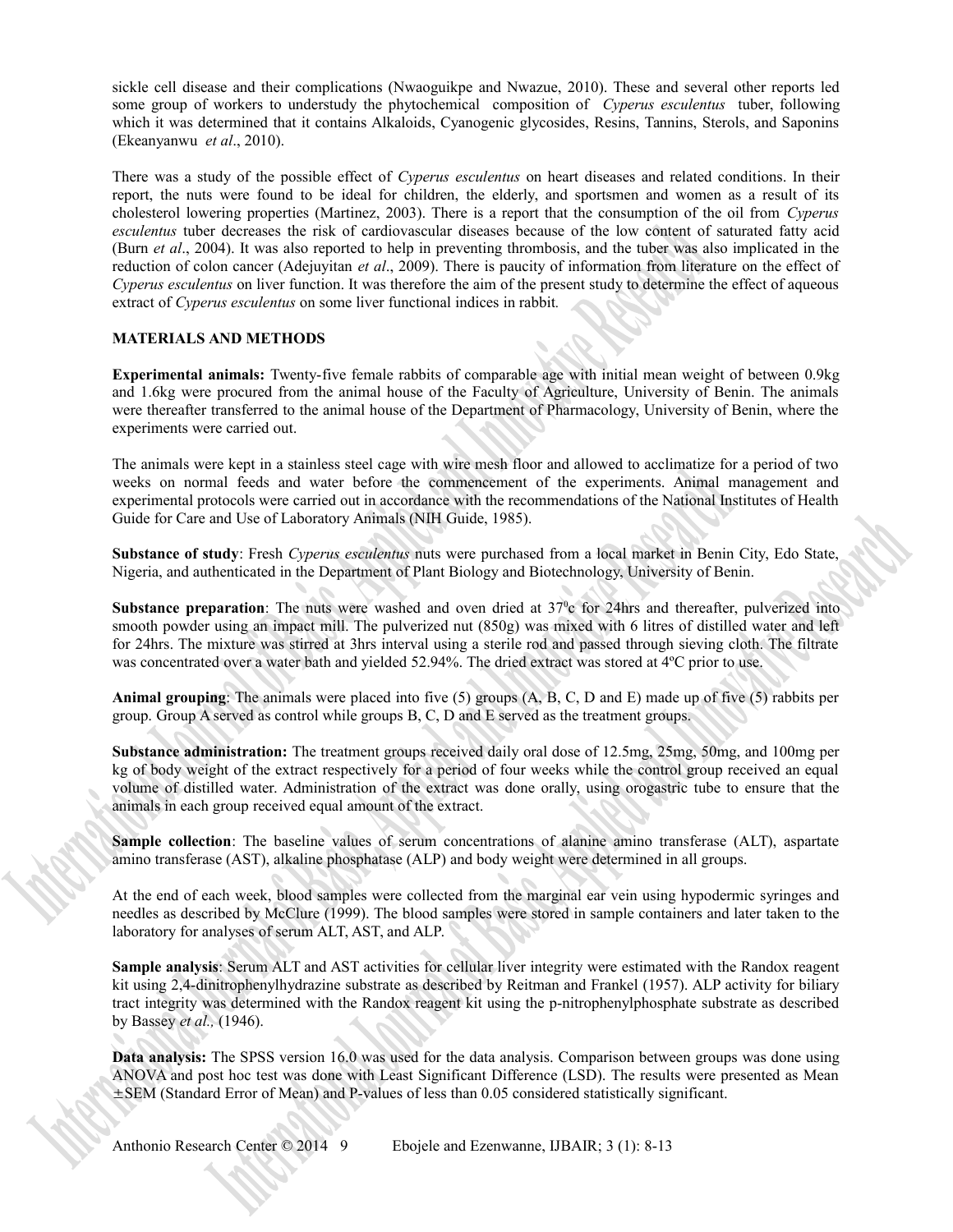# **RESULTS**

The serum concentration of ALT (Table 1) increased significantly ( $p<0.05$ ;  $p<0.005$ ;  $p<0.001$ ) mostly in animals of group E during the second, third and fourth weeks, compared to the control. Similarly, the enzyme AST also showed significant increase ( $p<0.05$ ;  $p<0.005$ ) in serum level in the animals of group E during the second, third, and fourth weeks (Table 2). The changes in serum ALP concentration is presented in Table 3. A significant increase ( $p<0.05$ ; p<0.005; p<0.001) was observed in all the treated groups during the second to fourth week. This increase was also observed among the control. There was observable (but not statistically significant) increase in the weight of the animals (Table 4).

| Table 1: Mean serum alanine transaminase(ALT) concentration (u/l) in Rabbits treated with aqueous extract |                                                   |         |         |         |           |         |  |  |
|-----------------------------------------------------------------------------------------------------------|---------------------------------------------------|---------|---------|---------|-----------|---------|--|--|
|                                                                                                           | of Cyperus esculentus for a period of four weeks. |         |         |         |           |         |  |  |
|                                                                                                           |                                                   | Group A | Group B | Group C | Group $D$ | Group E |  |  |

|                 | Group A        | Group B          | Group C        | Group $D$        | Group E             |
|-----------------|----------------|------------------|----------------|------------------|---------------------|
|                 | (control)      | (12.5mg/kg)      | (25mg/kg)      | (50mg/kg)        | (100mg/kg)          |
| <b>Baseline</b> | $18.20 + 0.58$ | $20.20 + 0.73$   | $18.00+0.55$   | $18.20 + 1.77$   | $19.80 + 0.80$      |
| Week 1          | $18.80 + 1.39$ | $20.40 + 1.03$   | $18.80 + 0.49$ | $19.40 + 0.75$   | $20.40 + 0.98$      |
| Week 2          | $20.00+1.41$   | $22.40 + 1.36$   | $19.80 + 2.13$ | $21.60 \pm 1.60$ | $29.40 + 1.21***$   |
| Week 3          | $19.00+1.52$   | $21.40 + 1.29$   | $18.40 + 1.44$ | $21.00 + 2.02$   | $26.40 \pm 1.29$ ** |
| Week 4          | $19.80 + 1.71$ | $22.80 \pm 1.59$ | $19.80 + 2.24$ | $21.40 + 2.29$   | $27.60 \pm 0.68*$   |

Significant values are Mean  $\pm$  SEM compared to control (\*P<0.05, \*\*P<0.005, \*\*\*P<0.001) n=5

# **Table 2: Mean serum aspartate transaminase(AST) concentration (u/l) in Rabbits treated with aqueous extract of** *Cyperus esculentus* **for a period of four weeks.**

| extract of <i>cyperns</i> coements for a perfour of four weeks. |                |                |                   |                  |                   |
|-----------------------------------------------------------------|----------------|----------------|-------------------|------------------|-------------------|
|                                                                 | Group A        | Group B        | Group C           | Group D          | Group E           |
|                                                                 | (control)      | (12.5mg/kg)    | (25mg/kg)         | (50mg/kg)        | (100mg/kg)        |
|                                                                 |                |                |                   |                  |                   |
| Baseline                                                        | $18.80 + 0.20$ | $20.40 + 1.08$ | $14.40 \pm 1.17*$ | $14.80 + 1.32*$  | $17.40 + 1.03$    |
| Week 1                                                          | $18.20 + 1.24$ | $20.80 + 0.92$ | $14.80 + 0.49*$   | $16.80 + 0.73$   | $19.20 + 0.58$    |
| Week 2                                                          | $18.20 + 2.20$ | $22.60 + 4.07$ | $15.80 \pm 1.96$  | $19.00 + 3.05$   | $30.40 + 2.50**$  |
| Week 3                                                          | $19.00 + 1.52$ | $21.20 + 2.54$ | $17.60 \pm 1.94$  | $19.80 \pm 1.59$ | $26.00 + 2.24*$   |
| Week 4                                                          | $20.20 + 2.46$ | $22.60 + 3.39$ | $17.60 \pm 2.50$  | $19.00 \pm 3.00$ | $28.40 \pm 2.16*$ |

Significant values are Mean  $\pm$  SEM compared to control (\*P<0.05, \*\*P<0.005,) n=5

#### **Table 3: Mean serum alkaline phosphatase(ALP) concentration (u/l) in Rabbits treated with aqueous extract of** *Cyperus esculentus* **for a period of four weeks.**

| $0.2.2.77$ and $0.3.77$ and $0.3.77$ and $0.3.77$ |                  |                      |                  |                      |                    |
|---------------------------------------------------|------------------|----------------------|------------------|----------------------|--------------------|
|                                                   | <b>GROUP A</b>   | <b>GROUP B</b>       | <b>GROUP C</b>   | <b>GROUP D</b>       | <b>GROUP E</b>     |
|                                                   | (control)        | (12.5mg/kg)          | (25mg/kg)        | (50mg/kg)            | (100mg/kg)         |
|                                                   |                  |                      |                  |                      |                    |
| <b>Baseline</b>                                   | $19.40 + 0.98$   | $24.20 \pm 1.24$ **  | $20.80 \pm 0.86$ | $24.00+0.84**$       | $24.00 \pm 0.32**$ |
| Week 1                                            | $20.60 \pm 0.68$ | $21.60 \pm 1.17$     | $23.80 + 1.24*$  | $23.20 \pm 1.02$     | $23.80 + 0.58*$    |
| Week 2                                            | $37.20 + 2.35$   | $42.60 + 3.20$       | $45.20 + 2.35*$  | $51.60 + 1.96$ **    | $48.60 + 3.12*$    |
| Week 3                                            | $39.20 + 1.98$   | $50.40 \pm 0.68$ *** | $48.60+0.60***$  | $48.60 \pm 0.24$ *** | 51.00+0.45***      |
| Week 4                                            | $49.00 \pm 1.58$ | $48.00 + 2.30$       | $46.40+0.51$     | $46.40 \pm 0.40$     | $50.80 \pm 0.49$   |

Significant values are Mean  $\pm$  SEM compared to control (\*P<0.05, \*\*P<0.005, \*\*\*P<0.001) n=5

#### **Table 4: Mean weights (kg) of Rabbits of the various groups treated with aqueous extract of** *Cyperus esculentus* **for a period of four weeks.**

| Cochichino Ivi a Defivu vi Ivul "Veenoi |                 |                 |               |                 |                 |  |
|-----------------------------------------|-----------------|-----------------|---------------|-----------------|-----------------|--|
|                                         | Group A         | Group B         | Group C       | Group D         | Group $E$       |  |
|                                         | (control)       | (12.5mg/kg)     | (25mg/kg)     | (50mg/kg)       | (100mg/kg)      |  |
| <b>Base line</b>                        | $1.06 + 0.07$   | $1.28 + 0.06$   | $1.14 + 0.11$ | $1.26 + 0.14$   | $1.30 \pm 0.13$ |  |
| Week 1                                  | $1.18 + 0.04$   | $1.18 + 0.12$   | $1.12 + 0.07$ | $1.22 + 0.12$   | $1.28 \pm 0.14$ |  |
| Week 2                                  | $1.36 \pm 0.05$ | $-1.30+0.16$    | $1.24 + 0.14$ | $1.40+0.16$     | $1.34 + 0.15$   |  |
| Week 3                                  | $1.44 + 0.05$   | $1.32+0.16$     | $1.20+0.13$   | $1.46 + 0.16$   | $1.38 + 0.16$   |  |
| Week 4                                  | $1.50 + 0.08$   | $1.40 \pm 0.16$ | $1.44 + 0.09$ | $1.56 \pm 0.14$ | $1.48 + 0.13$   |  |

Anthonio Research Center © 2014 10 Ebojele and Ezenwanne, IJBAIR; 3 (1): 8-13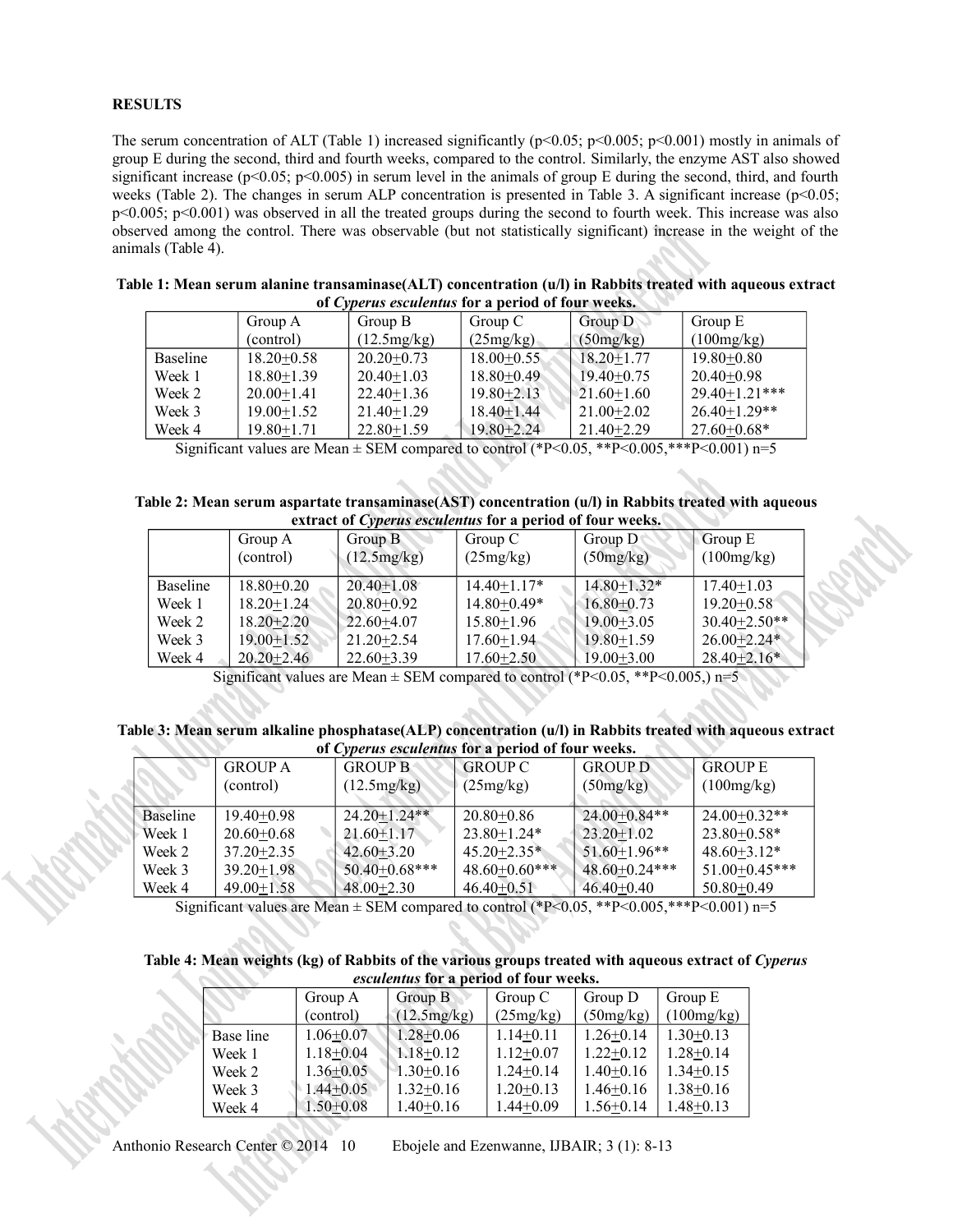# **DISCUSSION**

One of the initial steps in detecting damage to the liver is to determine the level of some of the enzymes in blood. Normally, the enzymes reside within the cells of the liver. However, when there is injury to the liver, these enzymes are spilled into the blood stream, raising the enzyme levels in the blood, thus signaling liver damage. The enzymes more often employed to assess hepatocellular damage are Alanine aminotransferase(ALT), Aspartate aminotransferase (AST) and Alkaline phosphatase (ALP). Damage to the liver tissues result in increase in the activities of these enzymes in plasma. Such increase in serum hepatic enzyme activity is known to be proportional to the extent of tissue damage (Crook, 2006).

The observed increase in ALT level can be attributed to the presence of phytochemicals which are also anti-nutrient substances. Some plant extracts have been known to possess different levels of hepatotoxicity which depends mainly on the levels of anti-nutrients inherent in the plants (Sofowora, 1993).

Phytochemical analysis of *Cyperus esculentus* revealed its content of alkaloids and saponins amongst others (Ekeanyanwu *et al*., 2010). The mechanisms of action of alkaloids and saponins are similar and it involves complexing with cholesterol to form pores in cell membrane bilayers (Wink, 1993; Francis *et al*., 2002). This may have been the possible mechanism by which *Cyperus esculentus* acted on the liver cells to bring about the observed increase in the level of alanine aminotransferase in this study.

The increase in serum AST concentration can also be attributed to the presence of alkaloids and saponins and the mechanism of action is similar to that described for ALT. A rise in plasma aminotransferase activity is a sensitive indicator of damage to the cytoplasm or the mitochondrial membranes of the hepatocytes. Hence, the increase in alanine and aspartate aminotransferases, which are specific for the liver cells, indicate some level of hepatotoxicity (Dial, 1995).

Increase in serum ALP is known to be a reliable indicator of cholestasis and possibly, bile duct obstruction (Wulkan, 1986). Increase in ALP could also be extrahepatic since ALP is known to be present in high concentrations in the bone, intestine, kidney, and placenta (Crook, 2006). However, an elevated ALP is also indicative that there may be active bone formation occurring, since ALP is a known by-product of osteoblast activity (Sabokbar, 1994; Crook, 2006). On the other hand, the increase in ALP serum concentration observed in this study may not have been as a result of any effect of the administered extract since a similar increase in ALP level was observed in the control group. Thus, it is suggestive that the observed increase in ALP concentration in this study may have been extrahepatic. It is possible that this is indicative of active bone formation and growth occurring during the period. Alkaline phosphatase is a by-product of osteoblast activity (Sabokbar, 1994), therefore the rise in the ALP concentration seen in all the groups, including the control, may have been due to osteoblast activity since there was a general increase in weight and possibly bone growth.

It is noteworthy that the observable increase in weight in this study correlates well with a similar study by Ekeanyanwu *et al*. (2010). These workers attributed such increase in weight to increased feed and water intake throughout the experimental period.

From this study, it can be noted that although *Cyperus esculentus* is reported to have both nutritional and health benefits, the observed changes in the serum levels of these liver enzymes suggest that it may have some clearly definable hepatotoxic properties especially when taken in high doses and for a prolonged period. It is suggested that more studies be carried out to further elucidate the present observations.

# **ACKNOWLEDGEMENT**

We are sincerely grateful to the management of the University of Benin who provided part of the fund that was used in carrying out this work.

# **REFERENCES**

Adejuyitan, J.A., Otunola, E.T., Akande, E.A., Bolarinwa, I.F., Oladokun, F.M. (2009). Some physicochemical properties of flour obtained from fermentation of tiger nut (*Cyperus esculentus*) sourced from a market in Ogbomoso, Nigeria. *Afri. J. Food Sci*. **3**: 51-55.

Anthonio Research Center © 2014 11 Ebojele and Ezenwanne, IJBAIR; 3 (1): 8-13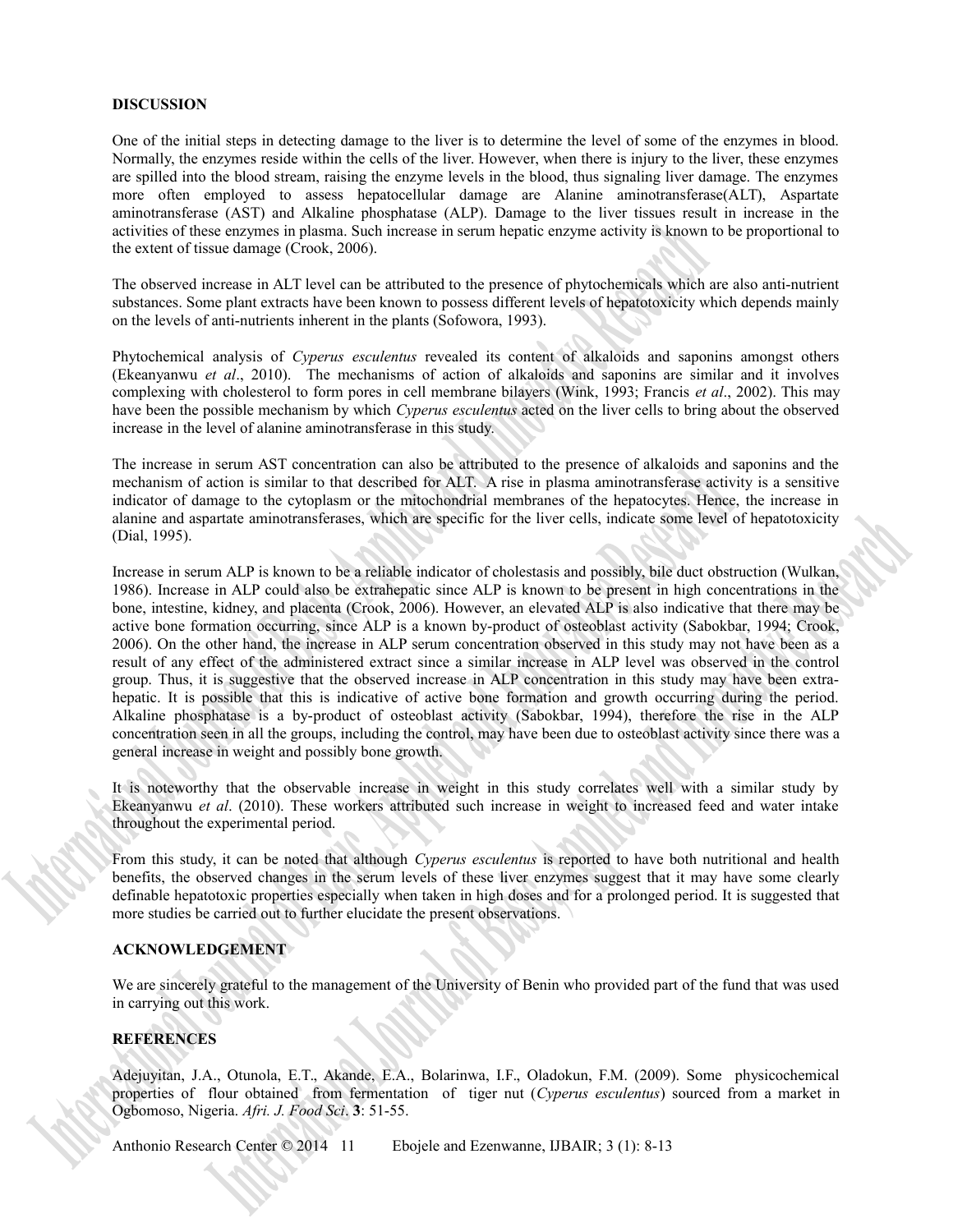Bassey, O.A., Lowry, O.H., Brock, M.J. (1946). A method for the rapid determination of alkaline phosphatase with five cubic millimeters of serum. *J. Biol. Chem*. **164**: 321-325.

Belewu, M.A., Belewu, K.Y. (2007). Comparative physicochemical evaluation of tigernut, soyabean and coconut milk sources. *Int. J*. *Agric. Biol*. **5**: 785-787.

Burn, M.K., Sweethan, P.M., Felly, A.M. (2004). Diet and Reinfarction. *Eur. Health J*. **15**(18): 1152-1153.

Cortes, C., Estere, M., Frigola, A., Torregrosa, F. (2005). Quality Characteristics of Horchata (a Spanish vegetable beverage) treated with pulsed electric field during shelf life. *Food Chem*. **91**: 315-319.

Crook, M. (2006). Clinical chemistry and metabolic medicine. 7<sup>th</sup> Edn. Edward Arnold Publishers. Pp.250-268.

Dial, S.M. (1995). Clinicopathological evaluation of the liver. *Vet. Clin.* **25**:257-293.

Ekeanyanwu, R.C., Njoku, O., Ononogbu, I.C. (2010). The phytochemical composition and some Biochemical Effects of Nigeria Tiger nut (*Cyperus esculentus L*.) Tuber. *Pakis. J. of Nutr*. **9**(7): 709-715.

Eteshola, E., Oraedu, A.C. (1996). Fatty acids composition of Tiger nut tubers (*Cyperus esculentus L*.) baobab seeds (*Adansonia digitata L*.) and their mixtures. *J. Am. Oil Chemists society*. **73**: 255-257.

Francis, G., Zohar, K., Harinder, P.S., Makkar, Klaus, B. (2002). The biological action of saponins in animal system: A review. *British J. of Nutr*. **88**(6):587-605.

Martinez, V. (2003). Scientific analysis of effect of tiger nut on heart diseases and related aspects In: Tiger Nut and Health. pp 1-2.

McClure, D.E. (1999). Clinical pathology and sample collection in the laboratory rodent. *Vet. Clin. North Am. Exotic Anim. Pract*. **2**:565-590.

Monago, C.C., Uwakwe, A.A. (2009). Proximate Composition and in vitro antisickling property of Nigerian *Cyperus esculentus* (Tiger nut sedge). *Trees for Life J*. **4**: 2-4.

NIH Guide for the Care and Use of Laboratory Animals.a) DHEW Publication Number (NIH) 78-23, Revised 1978 and b) NIH Publication Number 85-23, Revised 1985, U.S. Department of Health, Education and Welfare. Research Triangle Park, North Carolina.

Nwaoguikpe, and Nwazue, R. (2010). The phytochemical, proximate and amino acid compositions of the extracts of two varieties of tiger nut (*Cyperus esculentus*) and their effects on sickle cell hemoglobin polymerization. *J. Med. Med. Sci*.; 1(11):543-549.

Oladele, A.K., Aina, J.O. (2007). Chemical composition and functional properties of flour produced from two varieties of tiger nut. *Afr. J*. *Biotech*. **6**: 2473-2476.

Omode, A., Fatoki, O. and Olaogun, K.A. (1995). Physico-Chemical properties of some under-exploited and nonconventional oil seed. *J. Agric*. *Food Chem*. **11**: 50-53.

Reitman, S. and Frankel, S. (1957). A colorimetric method for the determination of glutamic oxaloacetic and glutamic pyruvic transaminases. *Am. J. Clin. Pathol.* **28**: 56-66.

Rita, E.S. (2009). The use of tiger nut (*Cyperus esculentus*), cow milk and their composite as substrates for yoghurt production. *Pak. J. Nutr*. **6**:755-758.

Sabokbar, A., Millett, P.J., Myer, B. and Rushton, N. (1994). A rapid quantitative assay for measuring alkaline phosphatase activity in osteoblastic cells in vitro. *Elsevier*. **27**:57-67